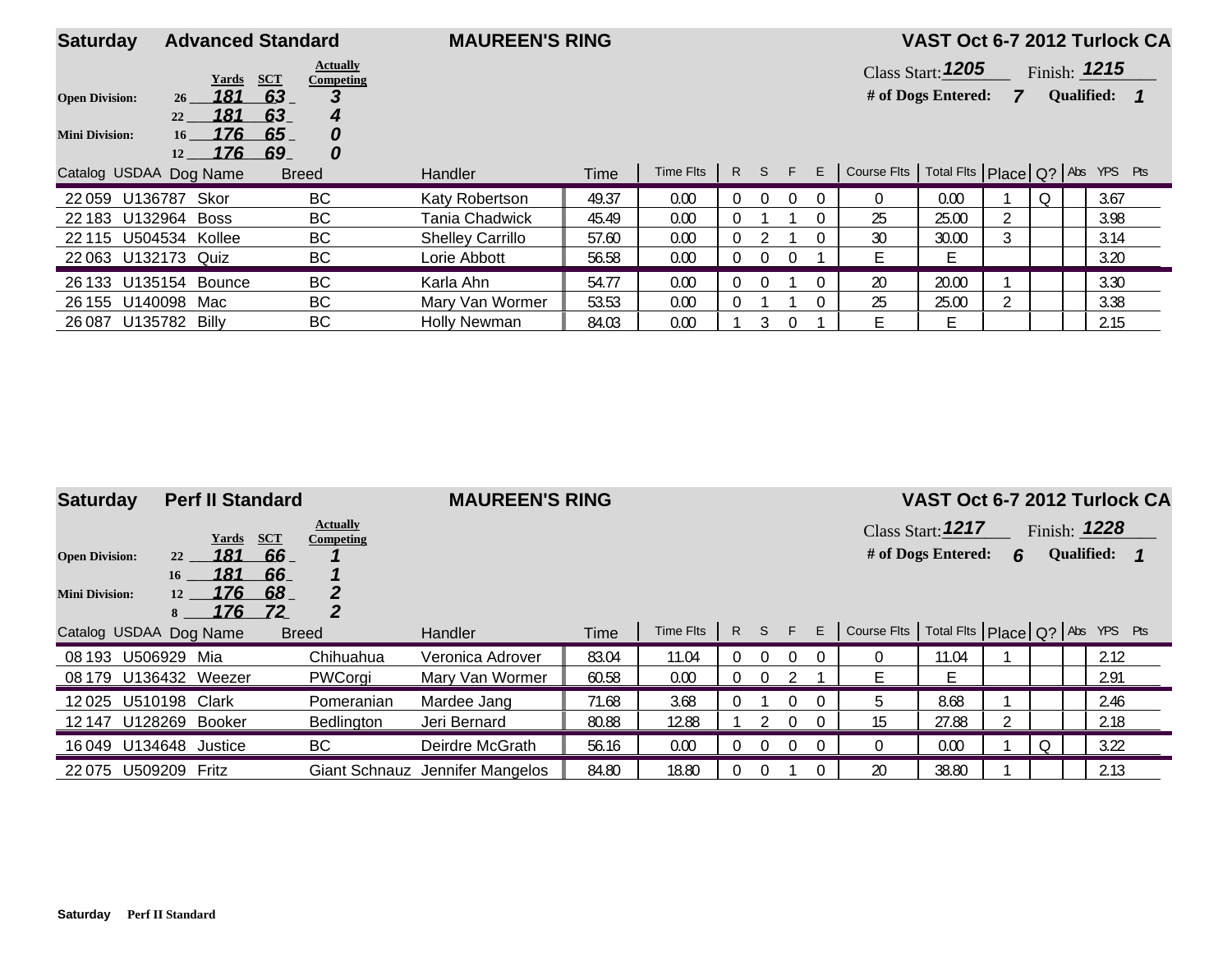| <b>Saturday</b>                                |                                                                 | <b>Advanced Jumpers</b>                                                                   | <b>MAUREEN'S RING</b> |       |           |              |          |          |    |                                                     |                                        |   |   |                                         | VAST Oct 6-7 2012 Turlock CA |
|------------------------------------------------|-----------------------------------------------------------------|-------------------------------------------------------------------------------------------|-----------------------|-------|-----------|--------------|----------|----------|----|-----------------------------------------------------|----------------------------------------|---|---|-----------------------------------------|------------------------------|
| <b>Open Division:</b><br><b>Mini Division:</b> | Yards<br>147<br>26<br>147<br>22<br>142<br>16 <sup>7</sup><br>12 | <b>Actually</b><br><b>SCT</b><br>Competing<br>38 <sub>1</sub><br>.38<br>40<br>0<br>142 43 |                       |       |           |              |          |          |    |                                                     | Class Start: 844<br># of Dogs Entered: | 4 |   | Finish: <b>850</b><br><b>Qualified:</b> |                              |
| Catalog USDAA Dog Name                         |                                                                 | <b>Breed</b>                                                                              | <b>Handler</b>        | Time  | Time Flts | $\mathsf{R}$ | S        | F.       | E. | Course Fits   Total Fits   Place   Q?   Abs YPS Pts |                                        |   |   |                                         |                              |
| 12067                                          | U140252 Simba                                                   | Min Pin                                                                                   | Yukari Nishimura      | 29.19 | 0.00      |              | $\Omega$ | $\Omega$ |    |                                                     | 0.00                                   |   | 0 |                                         | 4.86                         |
| 22047                                          | U140532<br>Stat                                                 | BС                                                                                        | Laura Prvse           | 23.90 | 0.00      |              |          | $\Omega$ |    | 10                                                  | 10.00                                  |   |   |                                         | 6.15                         |
| 22 027 U136368 Brody                           |                                                                 | BС                                                                                        | Carol Nash            | 27.00 | 0.00      |              |          | $\Omega$ |    | 10 <sup>°</sup>                                     | 10.00                                  |   |   |                                         | 5.44                         |
| 26 155 U140098                                 | Mac                                                             | BС                                                                                        | Mary Van Wormer       | 22.72 | 0.00      |              | 5        |          |    | 25                                                  | 25.00                                  |   |   |                                         | 6.47                         |

| <b>Saturday</b>                                | <b>Perf II Jumpers</b>                       |                                                                   | <b>MAUREEN'S RING</b> |       |           |              |    |          |    |                                                     | VAST Oct 6-7 2012 Turlock CA           |   |                                  |  |
|------------------------------------------------|----------------------------------------------|-------------------------------------------------------------------|-----------------------|-------|-----------|--------------|----|----------|----|-----------------------------------------------------|----------------------------------------|---|----------------------------------|--|
| <b>Open Division:</b><br><b>Mini Division:</b> | Yards<br>147<br>22<br>147<br>16<br>142<br>12 | <b>Actually</b><br><b>SCT</b><br>Competing<br>41<br>41<br>43<br>0 |                       |       |           |              |    |          |    |                                                     | Class Start: 852<br># of Dogs Entered: | 3 | Finish: 856<br><b>Qualified:</b> |  |
| Catalog USDAA Dog Name                         | 142                                          | 46<br><b>Breed</b>                                                | <b>Handler</b>        | Time  | Time Flts | $\mathsf{R}$ | S. | F.       | E. | Course Fits   Total Fits   Place   Q?   Abs YPS Pts |                                        |   |                                  |  |
| 08 193                                         | U506929 Mia                                  | Chihuahua                                                         | Veronica Adrover      | 53.76 | 7.76      |              |    | 0        | 0  |                                                     | 12.76                                  |   | 2.64                             |  |
|                                                | 16 049 U134648 Justice                       | <b>BC</b>                                                         | Deirdre McGrath       | 39.76 | 0.00      |              |    |          |    | 20                                                  | 20.00                                  |   | 3.70                             |  |
| 22 0 87                                        | U135782 Billy                                | <b>BC</b>                                                         | <b>Holly Newman</b>   | 26.11 | 0.00      |              |    | $\Omega$ |    |                                                     | 0.00                                   |   | 5.63                             |  |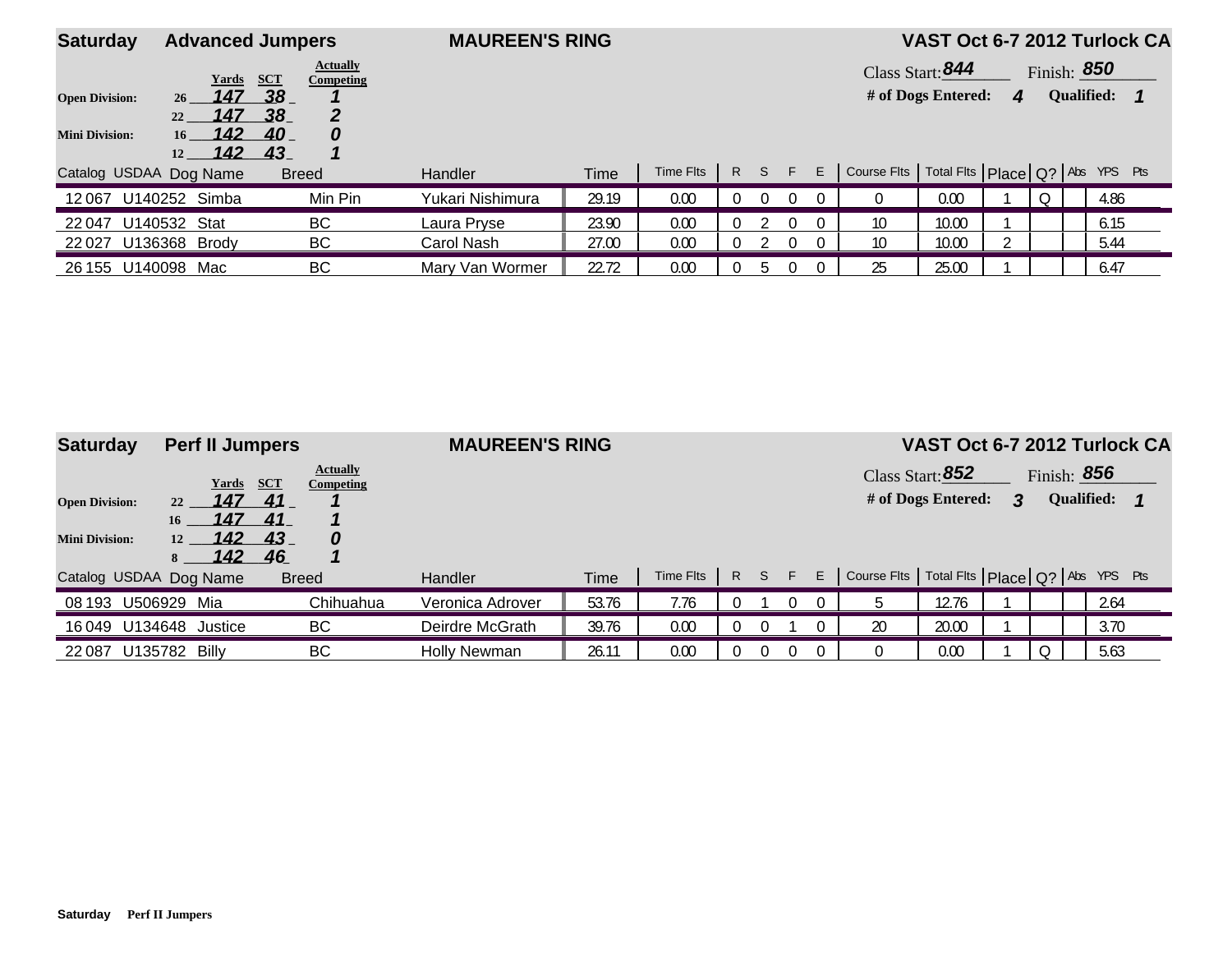| <b>Saturday</b>       | <b>Advanced Snooker</b>           |                                     | <b>MAUREEN'S RING</b> |             |              |    |               |                    |                         | VAST Oct 6-7 2012 Turlock CA |                |   |  |
|-----------------------|-----------------------------------|-------------------------------------|-----------------------|-------------|--------------|----|---------------|--------------------|-------------------------|------------------------------|----------------|---|--|
|                       | <b>SCT</b>                        | <b>Actually</b><br><b>Competing</b> |                       |             |              |    |               | Class Start: $302$ |                         |                              | Finish: $306$  |   |  |
| <b>Open Division:</b> | 52.00<br>26                       |                                     |                       |             |              |    |               | # of Dogs Entered: |                         | $\boldsymbol{\varDelta}$     | Qualified:     |   |  |
|                       | 52.00<br>22                       |                                     |                       |             |              |    |               |                    |                         |                              |                |   |  |
| <b>Mini Division:</b> | 53.00<br>16 <sup>1</sup><br>54.00 | 0<br>0                              |                       |             |              |    |               |                    |                         |                              |                |   |  |
| Catalog               | 12<br><b>USDAA</b><br>Dog Name    | <b>Breed</b>                        | <b>Handler</b>        | <b>Time</b> | Opening Path | E. | Clsing<br>max | Opning             | <b>Points</b><br>Clsing | Total                        | Place Q?   Pts |   |  |
| 22047                 | U140532<br>Stat                   | BC                                  | Laura Pryse           | 39.11       | 171717       |    |               | 24                 | 27                      | 51                           |                | 0 |  |
| 22 175                | U136719 Turbo                     | ACD-BC                              | Diane Blackman        | 47.11       | 14151612     |    |               |                    | .h                      | 26                           | $\sim$         |   |  |
| 26 155                | U140098<br>Mac                    | BC                                  | Mary Van Wormer       | <b>NT</b>   |              |    |               |                    |                         | 8                            |                |   |  |
| 26 161                | U508374 Beau                      | BC                                  | Sylvie Lundergan      | ΝT          |              |    |               |                    |                         | abs                          |                |   |  |

| <b>Saturday</b>       |                | <b>Perf II Snooker</b> |                                     | <b>MAUREEN'S RING</b>      |           |              |    |        |                    |               |                        | VAST Oct 6-7 2012 Turlock CA |  |  |
|-----------------------|----------------|------------------------|-------------------------------------|----------------------------|-----------|--------------|----|--------|--------------------|---------------|------------------------|------------------------------|--|--|
|                       |                | <b>SCT</b>             | <b>Actually</b><br><b>Competing</b> |                            |           |              |    |        | Class Start: 307   |               |                        | Finish: $312$                |  |  |
| <b>Open Division:</b> | 22             | 53.00                  |                                     |                            |           |              |    |        | # of Dogs Entered: |               | $\boldsymbol{\Lambda}$ | Qualified: 0                 |  |  |
|                       | 16             | 53.00                  |                                     |                            |           |              |    |        |                    |               |                        |                              |  |  |
| <b>Mini Division:</b> | 12             | 54.00                  |                                     |                            |           |              |    |        |                    |               |                        |                              |  |  |
|                       | 8              | 55.00                  |                                     |                            |           |              |    | Clsing |                    | <b>Points</b> |                        |                              |  |  |
| Catalog               | <b>USDAA</b>   | Dog Name               | <b>Breed</b>                        | Handler                    | Time      | Opening Path | E. | max    | Opning             | Clsing        | Total                  | Place Q?   Pts               |  |  |
| 08 193                | U506929        | Mia                    |                                     | Chihuahua Veronica Adrover | 67.58     | 161213       |    |        | 14                 | 14            | 28                     |                              |  |  |
|                       | 12 009 U132740 | Taffe                  |                                     | Bedlington Jeri Bernard    | <b>NT</b> | 171713       |    |        | 20                 |               | 29                     |                              |  |  |
|                       | 16049 U134648  | Justice                | BC                                  | Deirdre McGrath            | <b>NT</b> | 121717       |    |        | 19                 | 14            | 33                     |                              |  |  |
| 22 0 87               | U135782        | Billv                  | <b>BC</b>                           | <b>Holly Newman</b>        | <b>NT</b> | 1217         |    |        |                    |               |                        |                              |  |  |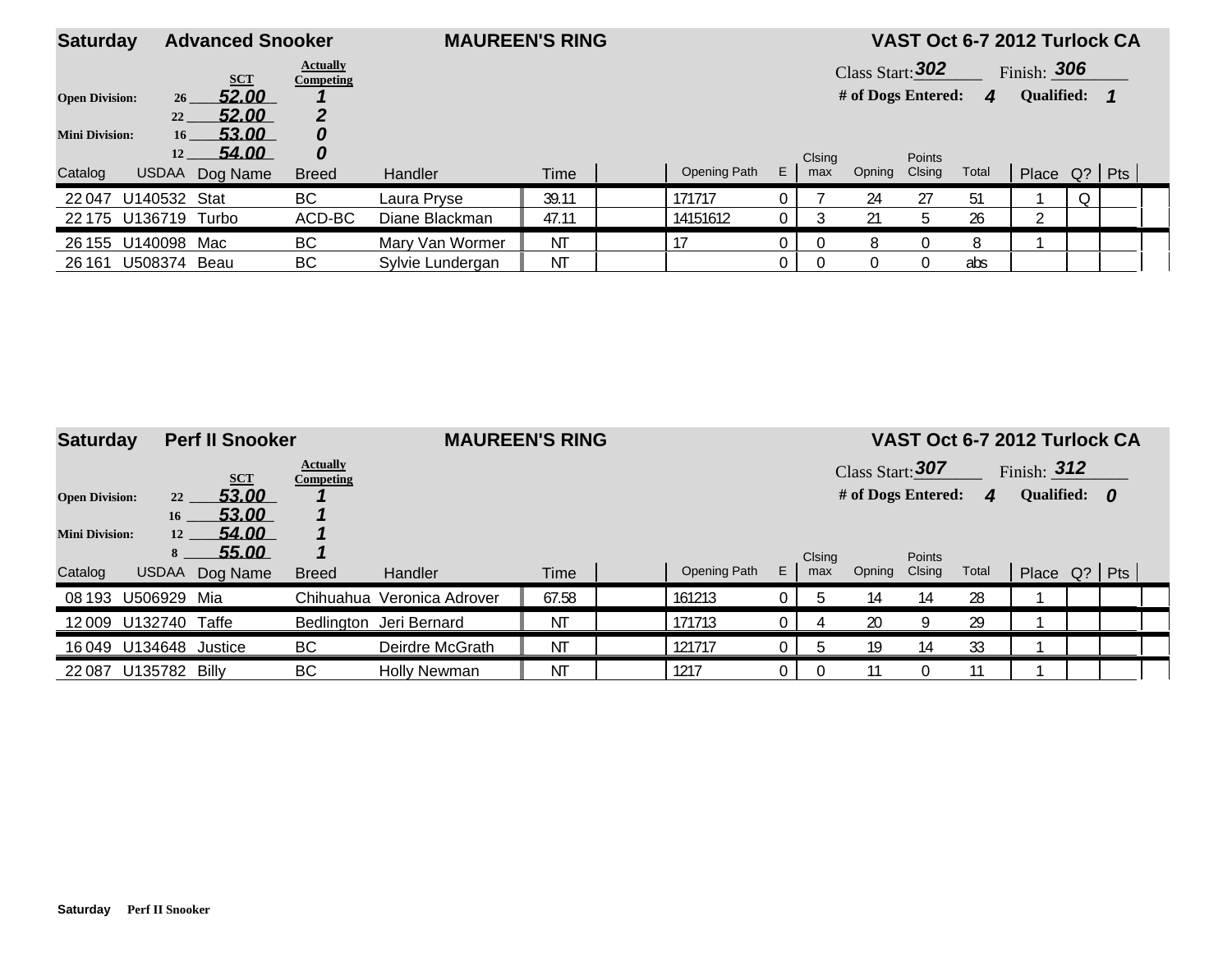| <b>Saturday</b>       |                 | <b>Advanced Pairs</b>  |                                         | <b>MAUREEN'S RING</b>        |                      |              |       |                |              |                     | VAST Oct 6-7 2012 Turlock CA |                |   |     |
|-----------------------|-----------------|------------------------|-----------------------------------------|------------------------------|----------------------|--------------|-------|----------------|--------------|---------------------|------------------------------|----------------|---|-----|
|                       |                 | <b>Course Distance</b> | <b>Oualifying</b><br><b>Course Time</b> | <b>Actually</b><br>Competing |                      |              |       |                |              | Class Start: $1014$ |                              | Finish: $1024$ |   |     |
| <b>Open Division:</b> |                 | 170                    | 60                                      |                              |                      |              |       |                |              | # of Dogs Entered:  | 9                            | Qualified: 2   |   |     |
| <b>Mini Division:</b> |                 | 165                    | 62                                      | $\overline{2}$               |                      |              |       |                |              |                     |                              |                |   |     |
| Catalog USDAA         |                 | Dog Name               | <b>Breed</b>                            | <b>Handler</b>               | Time                 |              | R S F |                |              | $E$ Jurse F         | Time+ Flts Place Q?          |                |   | Abs |
| 12 201                | U139875 Kinetic |                        | Papillon                                | Susan Paulsen                | 41.62                | 0            |       |                | $\mathbf{0}$ | 25                  | 66.62                        |                |   |     |
| 12 067                | U140252 Simba   |                        | Min Pin                                 | Yukari Nishimura             |                      |              |       |                |              |                     |                              |                |   |     |
|                       |                 |                        |                                         |                              |                      |              |       |                |              |                     |                              |                |   |     |
| 22 063                | U132173 Quiz    |                        | ВC                                      | Lorie Abbott                 | 45.54                | $\mathbf{0}$ |       | $2 \quad 0$    | $\mathbf{0}$ | 10                  | 55.54                        |                | O |     |
| 22 183                | U132964 Boss    |                        | ВC                                      | Tania Chadwick               |                      |              |       |                |              |                     |                              |                |   |     |
| 26 161                | U508374 Beau    |                        | <b>BC</b>                               | Sylvie Lundergan             | 57.22                | 0            |       | $2 \Omega$     | $\mathbf{0}$ | 10                  | 67.22                        | $\overline{2}$ |   |     |
| 26 155                | U140098 Mac     |                        | ВC                                      | Mary Van Wormer              | <b>ACCOMMODATING</b> |              |       |                |              |                     |                              |                |   |     |
| 26 155                | U140098 Mac     |                        | <b>BC</b>                               | Mary Van Wormer              | 51.64                | $\mathbf{0}$ |       |                | $\Omega$     | 25                  | 76.64                        | 3              |   |     |
| 26 133                | U135154 Bounce  |                        | BС                                      | Karla Ahn                    |                      |              |       |                |              |                     |                              |                |   |     |
| 22 003                | U136971 Zeva    |                        | <b>BC</b>                               | Taffi Owen                   | 64.90                | $\mathbf{0}$ | 5     | $\overline{1}$ | $\mathbf{0}$ | 45                  | 109.9                        | 4              |   |     |
| 22 175                | U136719 Turbo   |                        | ACD-BC                                  | Diane Blackman               |                      |              |       |                |              |                     |                              |                |   |     |
|                       |                 |                        |                                         |                              |                      |              |       |                |              |                     |                              |                |   |     |

| <b>Saturday</b>       |                        | <b>Perf II Pairs</b> |                                         | <b>MAUREEN'S RING</b>         |       |              |                |              |              |                          | VAST Oct 6-7 2012 Turlock CA |                |       |     |
|-----------------------|------------------------|----------------------|-----------------------------------------|-------------------------------|-------|--------------|----------------|--------------|--------------|--------------------------|------------------------------|----------------|-------|-----|
|                       | <b>Course Distance</b> |                      | <b>Oualifying</b><br><b>Course Time</b> | <b>Actually</b><br>Competing  |       |              |                |              |              | Class Start: <b>1025</b> |                              | Finish: $1031$ |       |     |
| <b>Open Division:</b> | 170                    |                      | 63                                      | 3                             |       |              |                |              |              | # of Dogs Entered:       | 6                            | Qualified: 0   |       |     |
| <b>Mini Division:</b> | 165                    |                      | 65                                      | 3                             |       |              |                |              |              |                          |                              |                |       |     |
| Catalog USDAA         |                        | Dog Name             | <b>Breed</b>                            | <b>Handler</b>                | Time  |              | R S F          |              |              |                          | $E$   urse $F$   Time + Flts | Place          | $Q$ ? | Abs |
| 08 193                | U506929 Mia            |                      | Chihuahua                               | Veronica Adrover              | 66.38 | $\mathbf{0}$ | $\mathbf{0}$   | $\mathbf{0}$ | $\mathbf{0}$ | $\mathbf{0}$             | 66.38                        |                |       |     |
| 08 073                | U136845 Fonzie         |                      | Papillon                                | Marti Fuguay                  |       |              |                |              |              |                          |                              |                |       |     |
|                       |                        |                      |                                         |                               |       |              |                |              |              |                          |                              |                |       |     |
| 22 075                | U509209 Fritz          |                      |                                         | Giant Schna Jennifer Mangelos | 74.38 | $\Omega$     |                |              | $\mathbf{0}$ | 5                        | 79.38                        |                |       |     |
| 08 179                | U136432 Weezer         |                      | PWCorgi                                 | Mary Van Wormer               |       |              |                |              |              |                          |                              |                |       |     |
| 22 087                | U135782 Billy          |                      | <b>BC</b>                               | <b>Holly Newman</b>           | 85.25 | 0            | $\mathfrak{p}$ |              |              | E                        | E.                           |                |       |     |
| 16 049                | U134648 Justice        |                      | ВC                                      | Deirdre McGrath               |       |              |                |              |              |                          |                              |                |       |     |
|                       |                        |                      |                                         |                               |       |              |                |              |              |                          |                              |                |       |     |